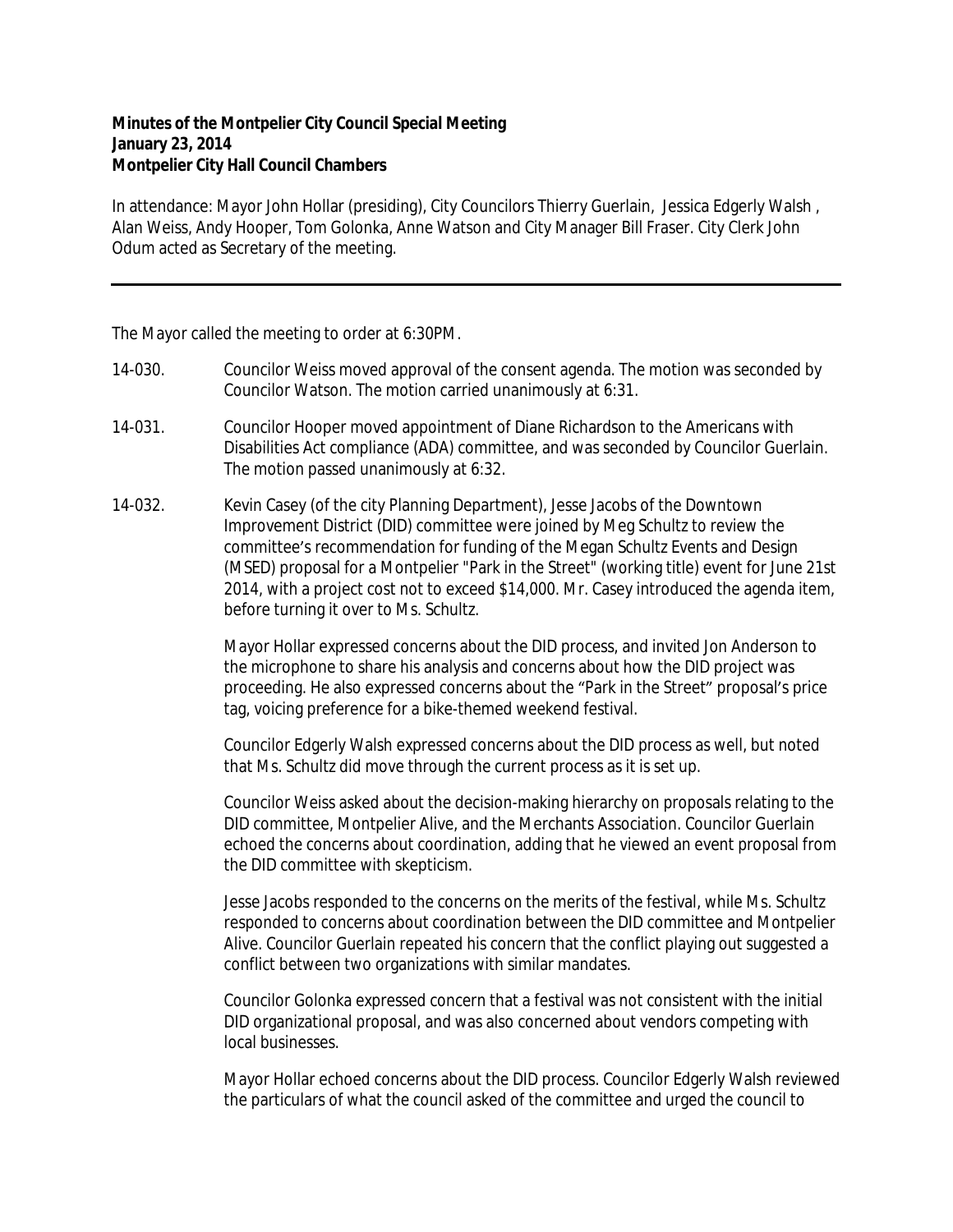respect that process. Councilors Guerlain and Watson spoke positively of the concept of the proposed festival, but repeated process concerns.

Mayor Hollar suggested the council step back from the proposal on the table and reconsider the DID process.

Councilor Weiss moved that the Mayor appoint a council committee to consider an alternative mechanism by which we allocate the DID funds, to bring that proposal before the council, and to consider how the proposal before us now could be considered in that context. Councilor Watson seconded.

Councilor Edgerly Walsh suggested the second part of the motion (dealing with the specific festival before the council) be separated and presented as s standalone vote, as the proposal on the table has been vetted. A discussion followed.

Councilors Watson and Weiss agreed to remove the clause dealing with the festival from their motion. Councilor Guerlain then moved the council approve the "Park in the Street" proposal. Councilor Hooper seconded. Councilor Golonka spoke against the proposal. This motion carried 5-1 (Councilor Golonka voted nay) at 7:15.

The previous Weiss-Watson motion was then called (as modified), and passed unanimously at 7:16.

Mr. Anderson indicated he would work to bring Montpelier Alive into support of the event.

14-033. Finance Director Sandra Gallup, Teresa Kajenski of Fothergill Segal & Valley, CPAs, and Ruth Doktor (of the city Finance Department) came forward to present the FY '13 Audit Report. Ms. Kajenski reviewed the audit's findings. Councilor Golonka had questions about the fund balance goal.

Ms. Gallup acknowledged her Finance staff in attendance.

14-038. Before conducting the second public hearing on the warning for March 4, 2014 Annual City Meeting, the Mayor invited Arne McMullen (Recreation Department Director) to review the proposed Rec Department budget (listed as Article 4 on the warning). Councilor Watson stepped down for the discussion, due to conflicts of interest.

> Councilor Edgerly Walsh had questions on how capital improvements were reflected in the proposed budget, and about the department's fund balance. Councilor Golonka asked about the relationship between the two in the context of previous conversations, and was concerned that the proposal masked an unsustainable level of spending which could create problems when the fund balance becomes depleted over time. He also expressed concern that he had not been made aware of this dynamic as a Recreation Department board member.

> Councilor Edgerly Walsh asked about the fund balance target percentage. Mayor Hollar asked about the condition of the Recreation Center. He also asked about communication between the department and Community Connections.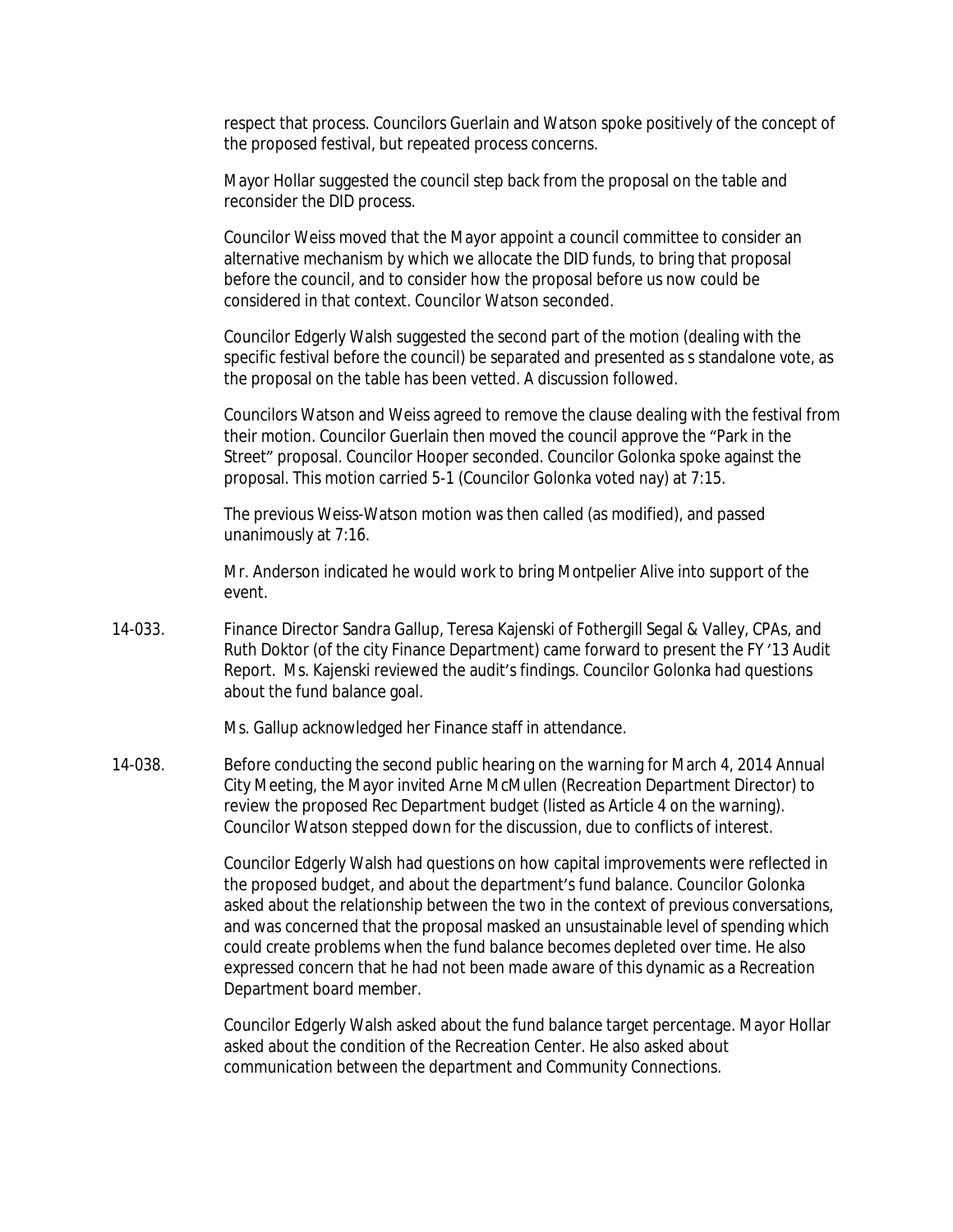Councilor Golonka initiated a brief discussion of pool use (and whether non-residents were paying a fair share to access it), and whether the Mountaineers' lease (which is coming up for review in the next couple years) is sufficient, given the costs incurred by the city.

Councilor Guerlain asked about the Recreation Department's snow plowing duties. He also asked if there was any reason the Rec Department couldn't be merged with the Senior Center.

Councilor Weiss indicated that he could facilitate a presentation from the Mountaineers, if it were so desired.

Superintendent Brian Ricca and School Board Chair Sue Aldrich came before the council to discuss the school budget proposal (listed as article 3 on the proposed warning). Council Watson remained seated for this discussion as well.

Mayor Hollar asked about plans to manage the increasing per pupil spending value.

Councilor Guerlain asked about the sustainability of continued increases. Mr. Ricca indicated staff would have to be reduced to make substantial cuts in the future.

Councilor Weiss asked about the use of the fund balance in the proposed budget. He also asked about how well the tax bill increases under the proposed budget were fully understood, as he did not see them to be as catastrophic as they have been discussed.

Councilor Golonka asked about the potential for bringing in students from other districts.

Page Guertin asked about the degree of involvement by the school in legislative discussions on school funding that are underway.

Vicki Lane rose to speak against the school budget increases, citing the personal impact and calling for staff cuts.

- 14-039. Mr. Ricca and Ms. Aldrich stayed before the council to discuss consideration of a proposed State Parking Lot on the grounds of Montpelier High School. Mr. Ricca indicated there was little support from their previous discussions, but that they were willing to discuss it. Mayor Hollar indicated he was disinclined to enter such a discussion if it was unlikely to be approved.
- 14-034. The mayor opened the second public hearing on the final charter for the public safety Authority. Councilor Golonka explained the changes since the last iteration. Councilor Edgerly moved to approve the language in the current document and move it for the Annual Meeting ballot. Councilor Guerlain seconded. The motion carried unanimously at 8:45.
- 14-035. The mayor began the second public hearing on proposed amendments to the city's charter (8:45) with proposed additional language that would provide for parklets. A discussion followed.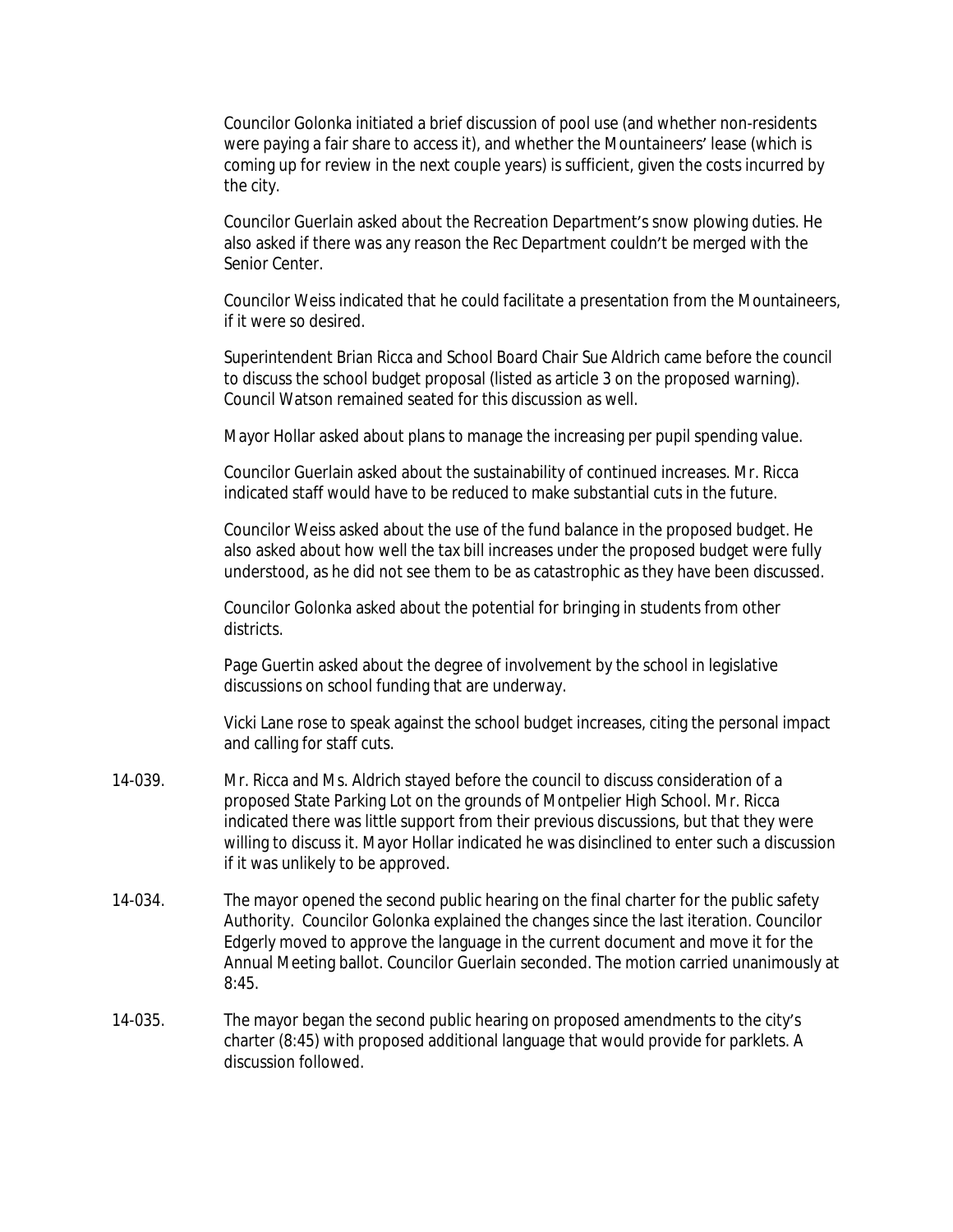Councilor Watson moved approval of the charter amendments with the changes, seconded by Councilor Guerlain. The motion carried unanimously.

- 14-034. Councilor Guerlain moved (at Councilor Golonka's request) a change to language in the beginning of Section 1 of the public safety charter, altering the phrase "two towns" to "member towns." Councilor Hooper seconded and the motion carried unanimously at 8:50.
- 14-037. The mayor opened the second public hearing on the proposed FY '15 municipal budget at 8:50. Councilor Guerlain moved approval of the budget, and was seconded by Councilor Hooper. The motion passed unanimously at 8:52.
- 14-038. The mayor opened the second public hearing on the warning for the March 4, 2014 Annual City Meeting. Finance Director Sandra Gallup came to the front to answer questions.

City Manager Fraser suggested the phrase "shall be administered by a Downtown Improvement District Committee, appointed by the City Council" be removed.

Councilor Guerlain moved that the council approve article 11, amended as suggested by the City Manager, and removing "by Montpelier Alive" from the "requested by" credit. Councilor Watson seconded. The motion carried 4-2 at 8:57, with Councilors Weiss & Golonka opposed.

Councilor Edgerly Walsh made a motion to reconsider the vote just taken. She then withdrew the motion.

Councilor Hooper moved approval of the full warning as amended. Councilor Watson seconded. The motion carried unanimously at 9:00.

14-040. At 9:01, the Mayor opened the second public hearing to consider proposed amendments to the City's Code of Ordinances: Chapter 10, Motor Vehicles and Traffic, Article VII. Parking and Parking Meter Zones, Sec. 10-713. NIGHT PARKING DURING WINTER, as it relates to additional parking during the overnight winter parking ban; and Article 10-717, LIMITED PARKING, which will address the restriction of non-electric vehicles parking in the space adjacent to the (ev) charging station behind City Hall. A discussion of time limitations on the ev charging station followed.

> Councilor Hooper moved passage of the proposed ordinance, Councilor Guerlain seconded. The motion carried unanimously at 9:04.

- 14-041. The Mayor opened the second public hearing to consider proposed amendments to the City's Code of Ordinances: Chapter 10, Motor Vehicles and Traffic, Article VII. Parking and Parking Meter Zones, Sec. 10-716. PARKING PROHIBITED, as it relates to vehicles parking on National Life Drive north of the main entrance to the National Life Complex. Councilor Edgerly Walsh moved passage of the ordinance. Councilor Watson seconded. The motion carried unanimously at 9:04.
- 14-042. Councilor Guerlain praised Sarducci's following their anniversary party. He also noted an upcoming February 20<sup>th</sup> citizen meeting before the Annual Meeting.